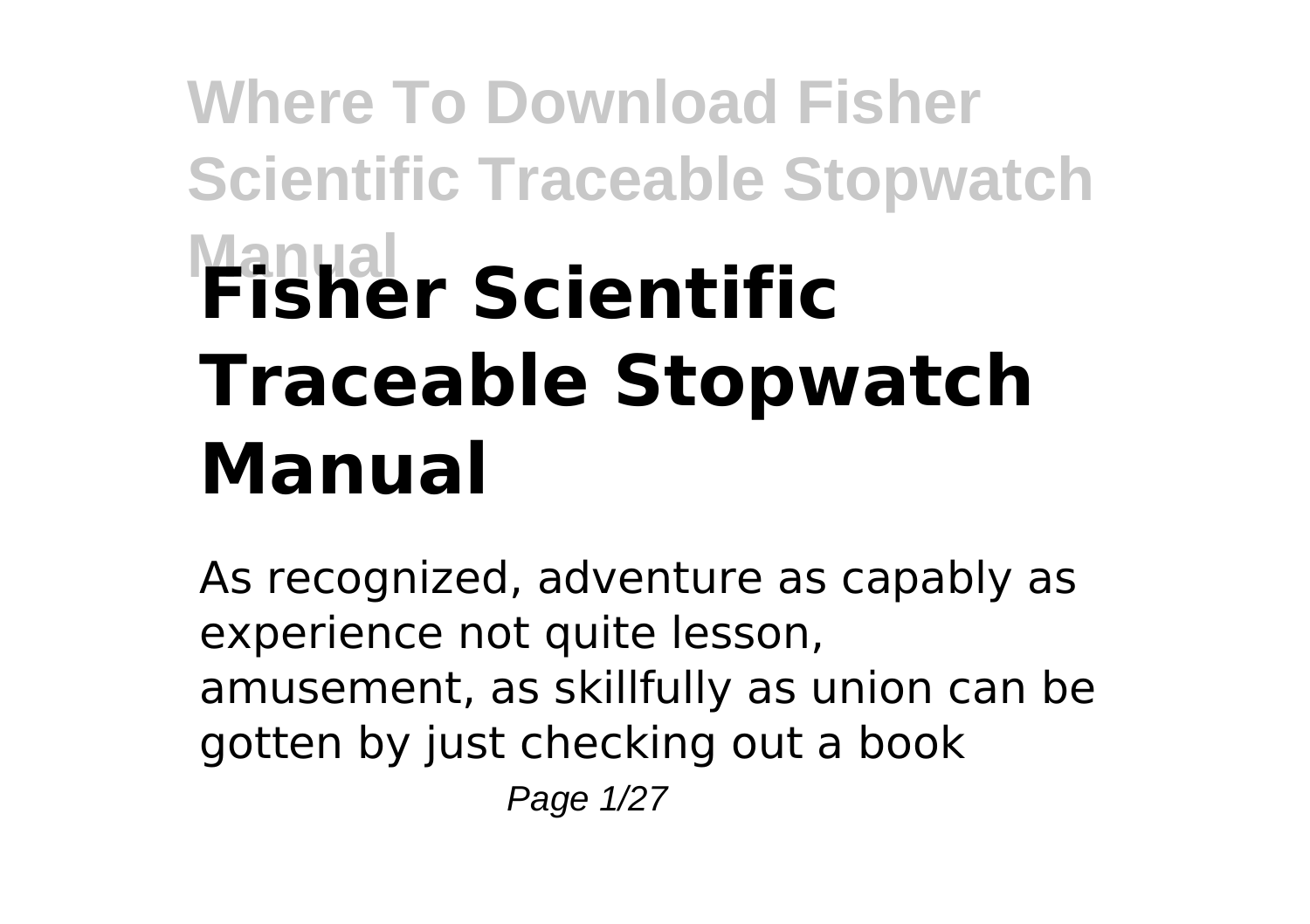**Where To Download Fisher Scientific Traceable Stopwatch Manual fisher scientific traceable stopwatch manual** along with it is not directly done, you could undertake even more nearly this life, in the region of the world.

We pay for you this proper as with ease as easy pretentiousness to get those all. We allow fisher scientific traceable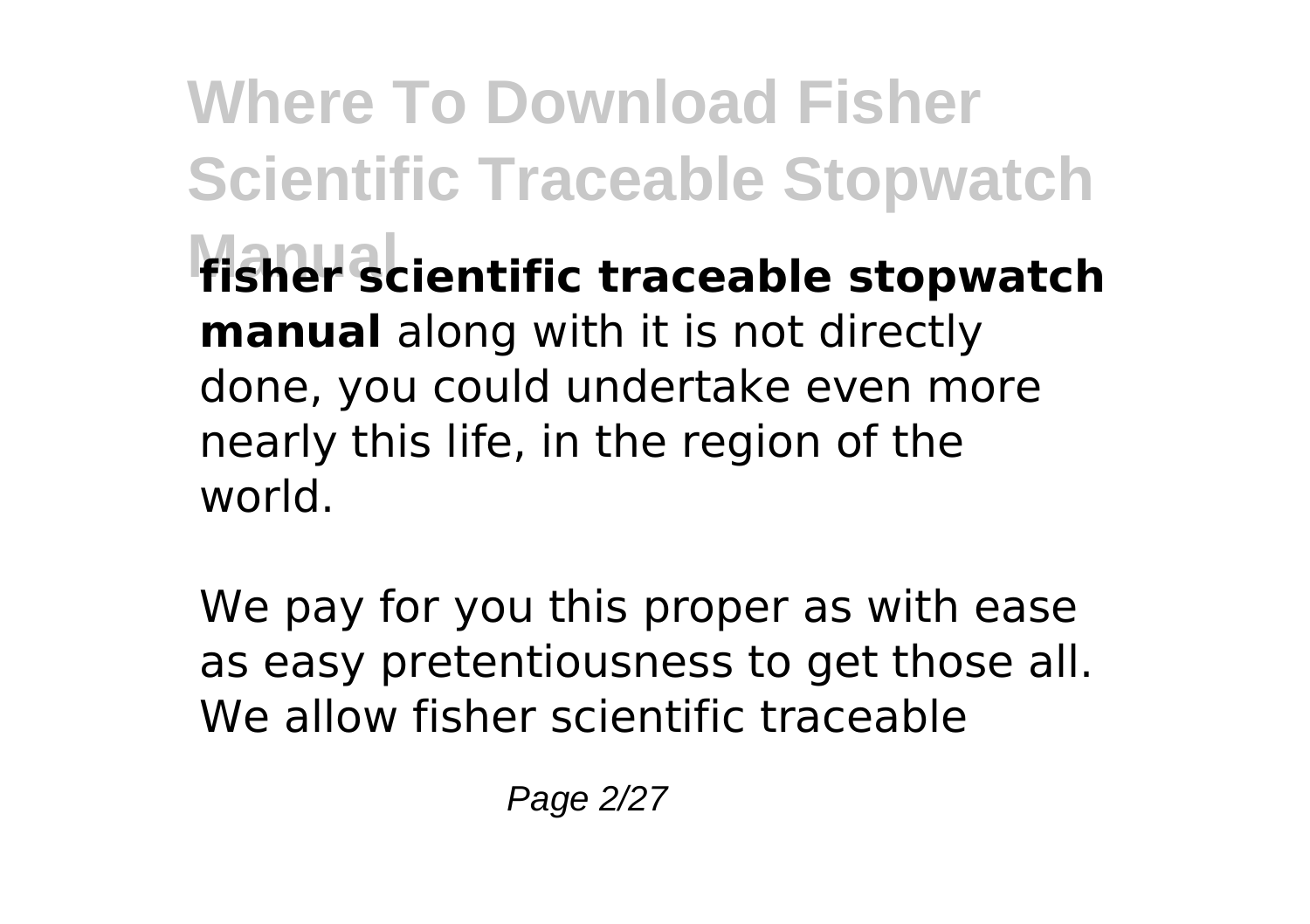**Where To Download Fisher Scientific Traceable Stopwatch Manual** stopwatch manual and numerous book collections from fictions to scientific research in any way. accompanied by them is this fisher scientific traceable stopwatch manual that can be your partner.

We also inform the library when a book is "out of print" and propose an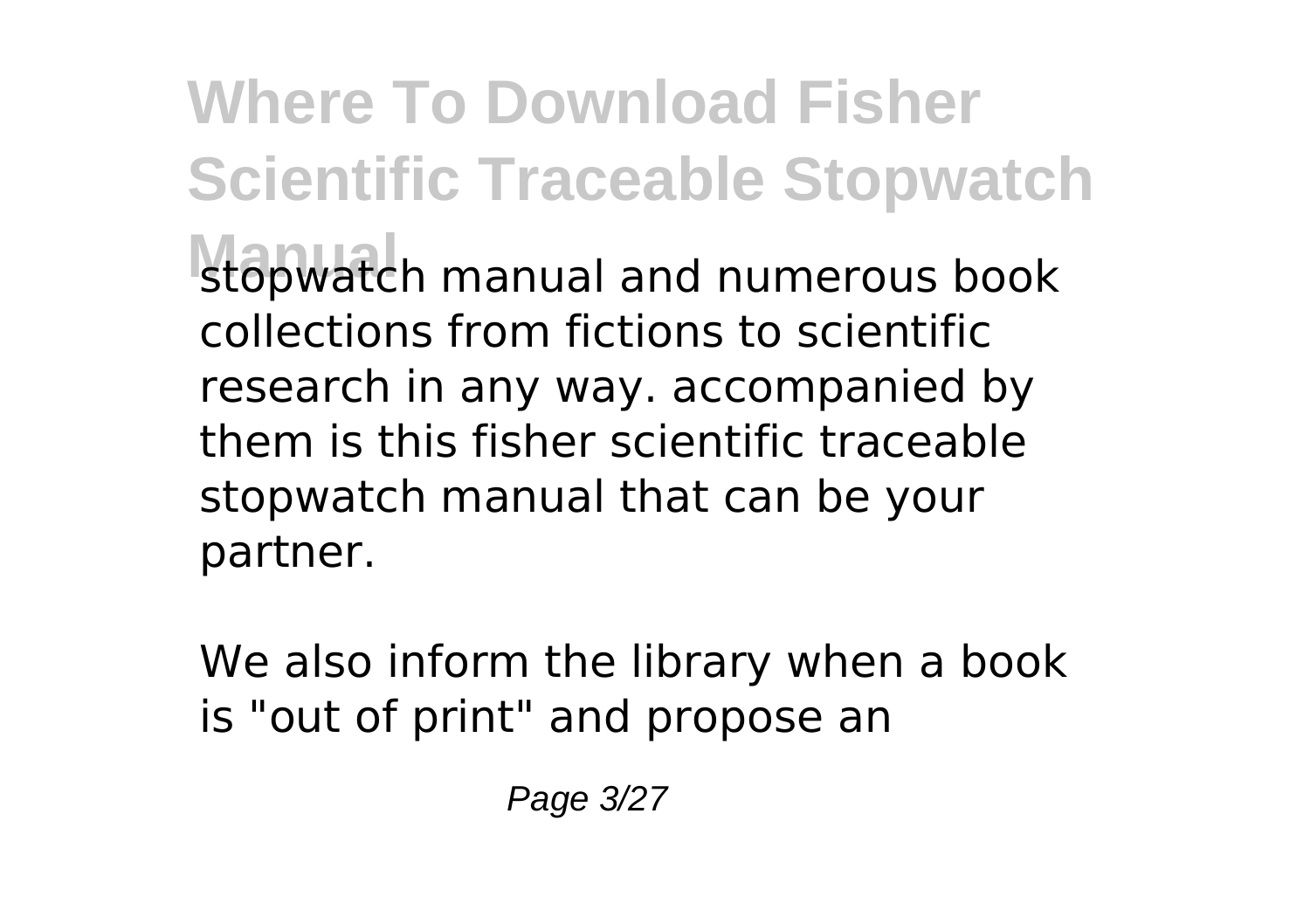**Where To Download Fisher Scientific Traceable Stopwatch** antiquarian ... A team of qualified staff provide an efficient and personal customer service.

#### **Fisher Scientific Traceable Stopwatch Manual**

Stopwatch may be paused at any time during timing event by pressing START/STOP button once. To resume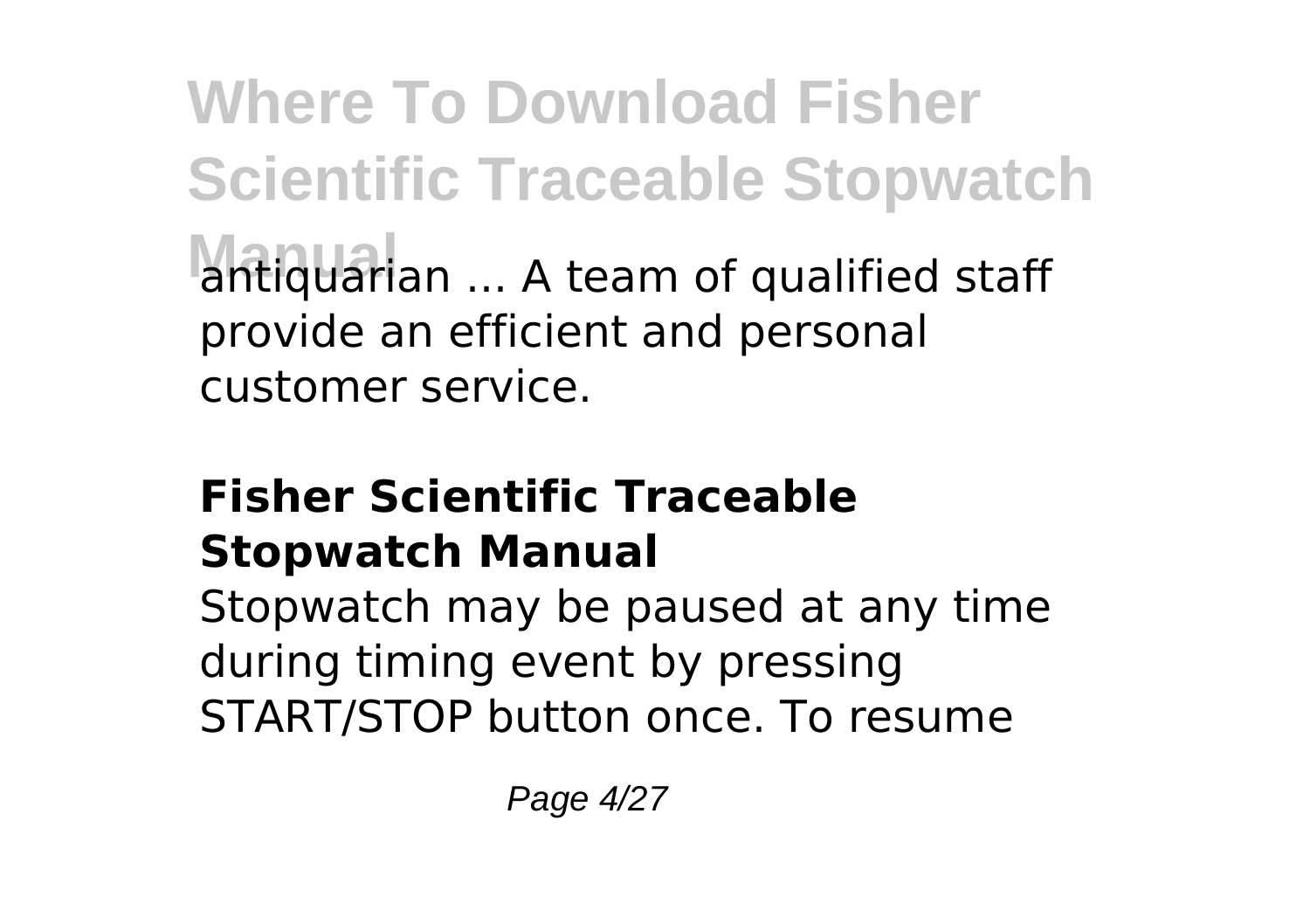**Where To Download Fisher Scientific Traceable Stopwatch** timing, press START/STOP button again. To end timing event completely, press START/STOP, then press SPLIT/RESET to return display to 0:00 00. Continuous Timing When timing event lasts longer than 24 hours, stopwatch will roll over to zero and begin

#### **TRACEABLE WATER/SHOCK**

Page 5/27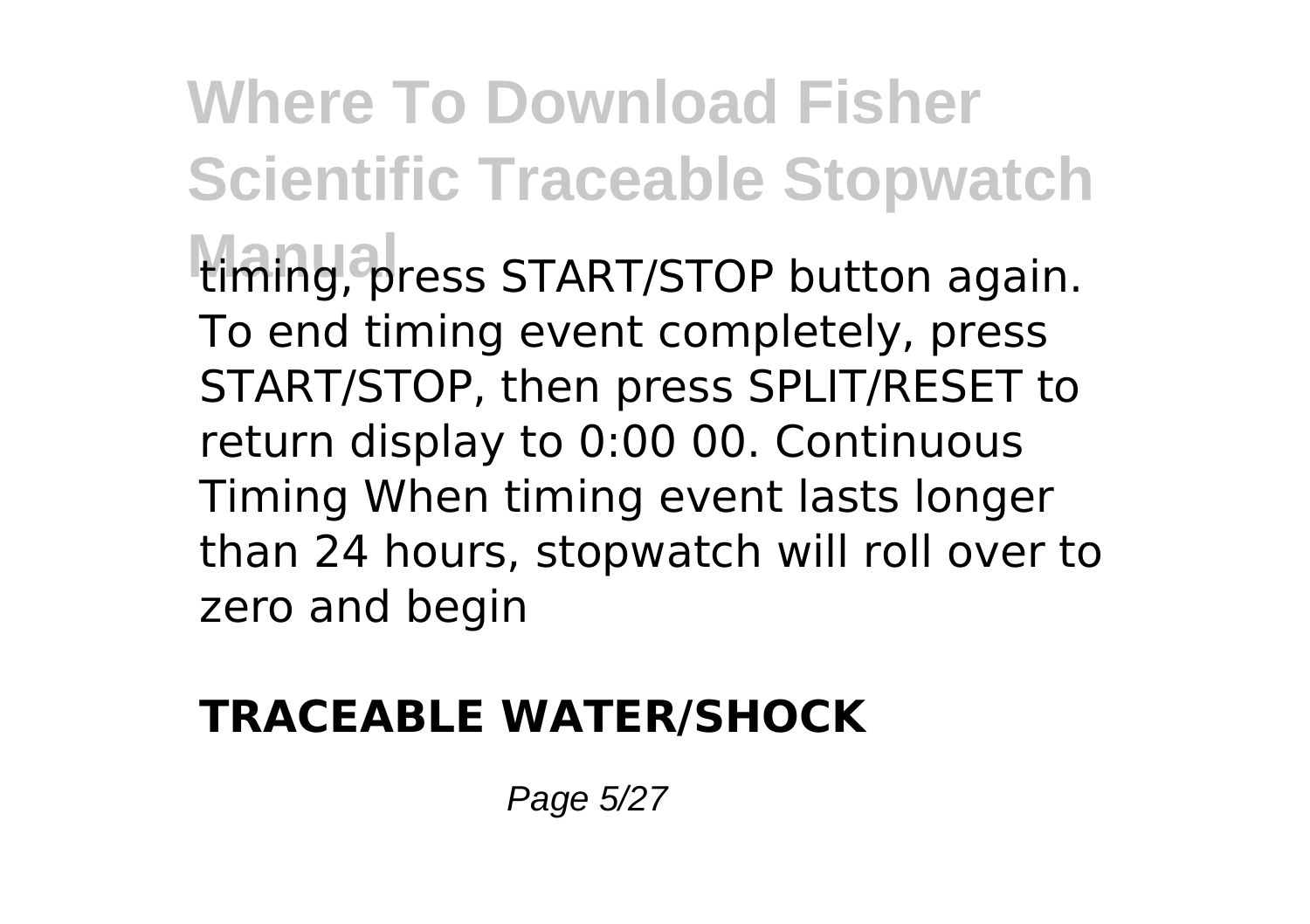### **Where To Download Fisher Scientific Traceable Stopwatch RESISTANT STOPWATCH TRACEABLE ...**

Fisherbrand™ Traceable™ Decimal Stopwatch Precise, Traceable timing for enzyme tests, viscosity measurements, animal studies, and all timed lab tests. Fisherbrand Traceable Decimal Stopwatch is tough with water-resistant ABS plastic case which seals out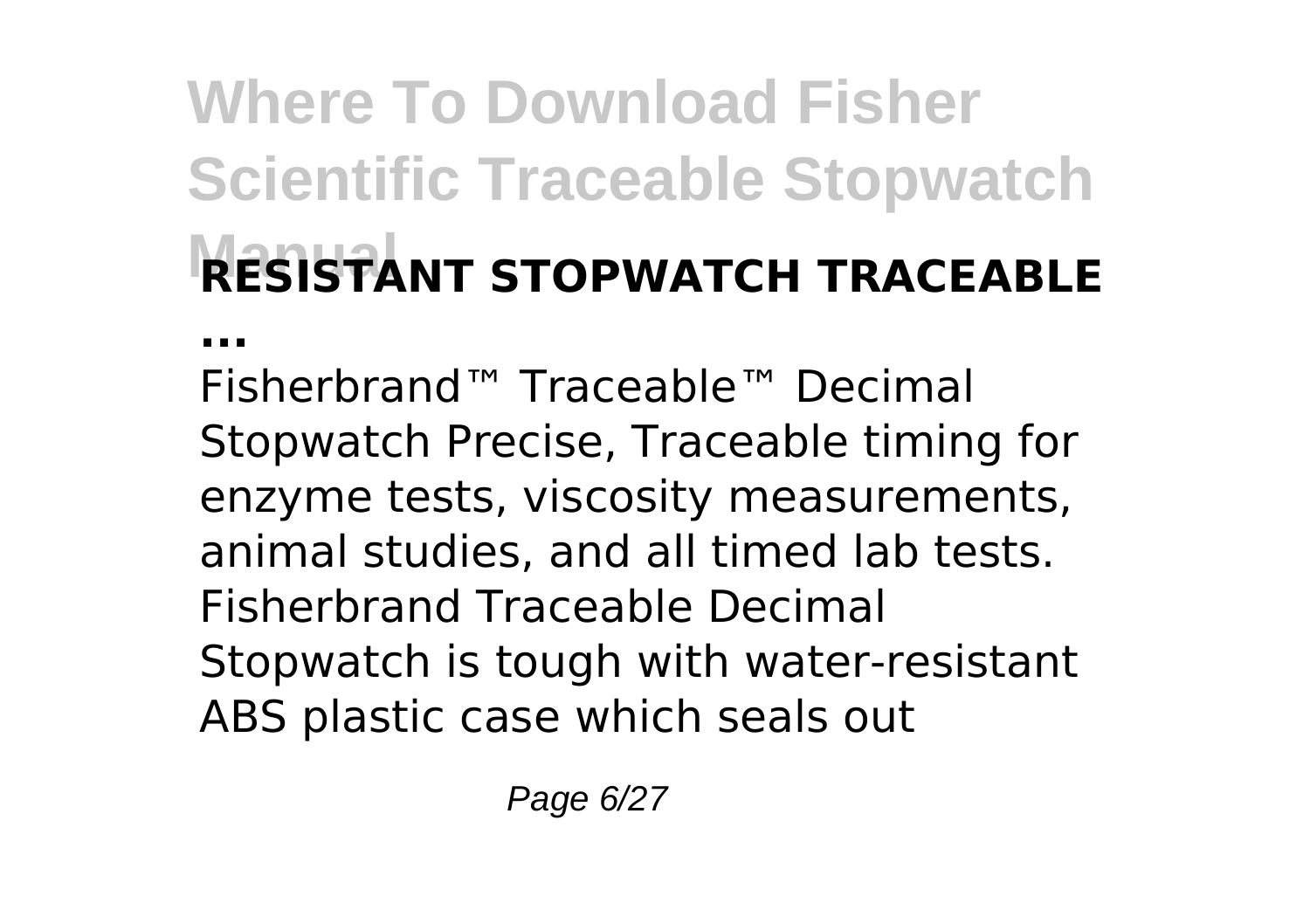**Where To Download Fisher Scientific Traceable Stopwatch Manual** moisture, dust, and fumes encountered in harsh lab, plant, or field environments. 12

#### **Stopwatches | Fisher Scientific**

6 www.eu.fi shersci.com Traceable™ Products Introduction to Horizontal Electrophoresis INTRODUCTION TO TRACEABLE™ PRODUCTS Fisherbrand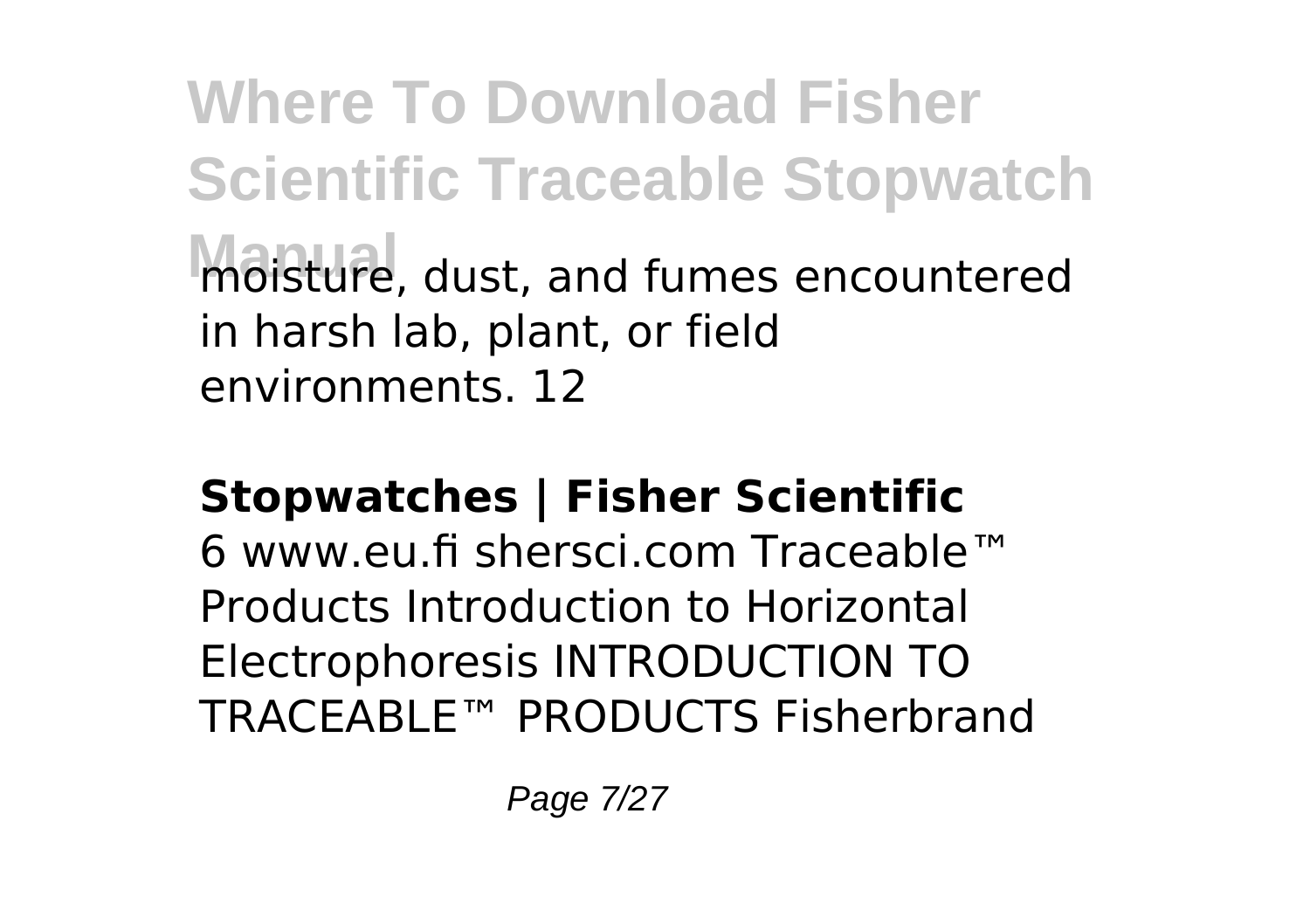**Where To Download Fisher Scientific Traceable Stopwatch Manual** Traceable™ products include timers, stopwatches, clocks, data-logging thermometers, bench thermometers, differential thermometers, printing thermometers, humidity meters, monitoring/alarm humidity meters, barometers, conductivity meters,

#### **TRACEABLE Products - Fisher**

Page 8/27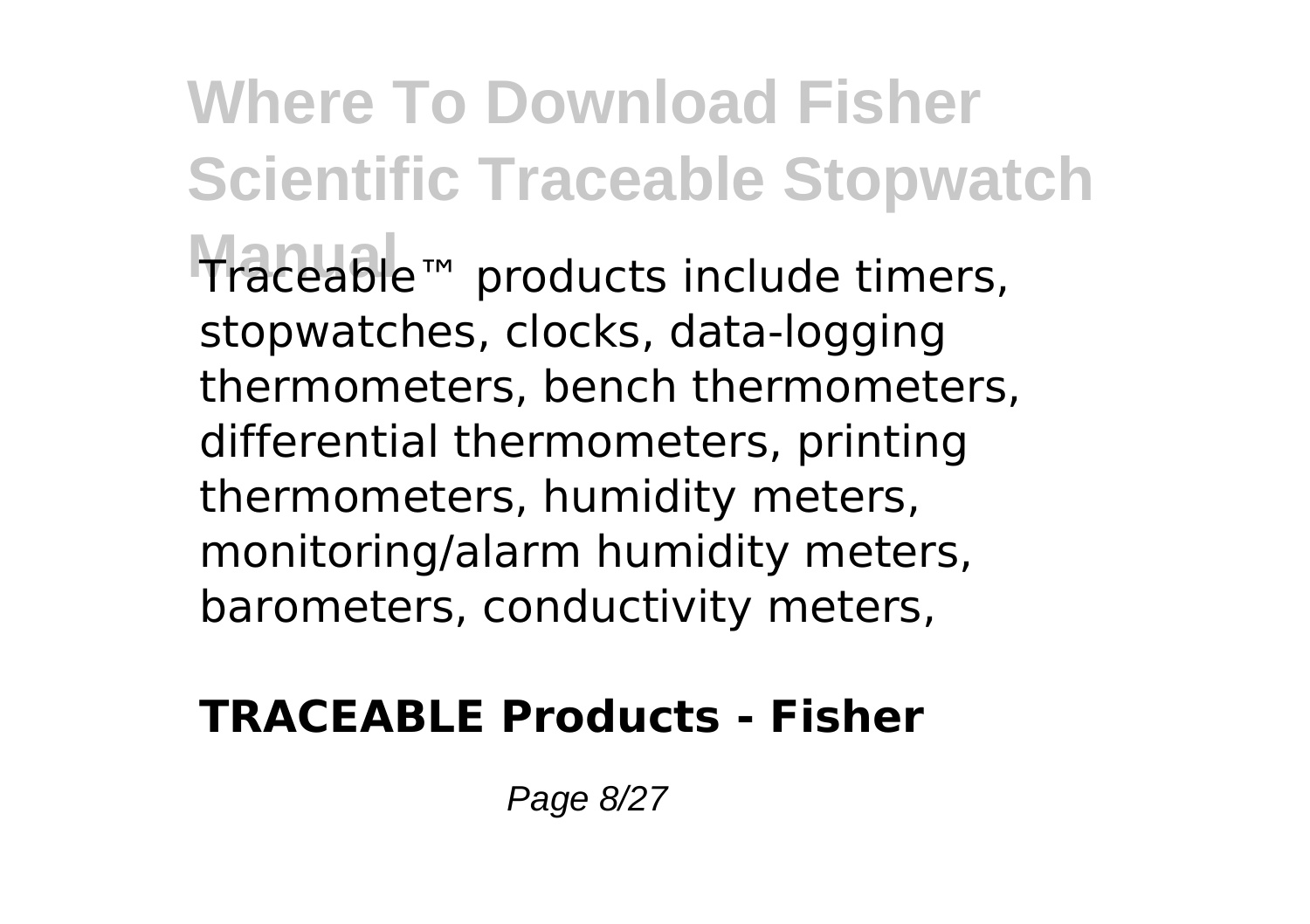# **Where To Download Fisher Scientific Traceable Stopwatch Manual Scientific**

TRACEABLE ® 100 -HOUR MINI-ALARM TIMER/STOPWATCH INSTRUCTIONS . BATTERY An incorrect display or no display indicates that the battery should be replaced. Equivalent battery replacements are: RAYOVAC RW42, DURACELL 0357, and EVEREADY 357.Insert the battery with the positive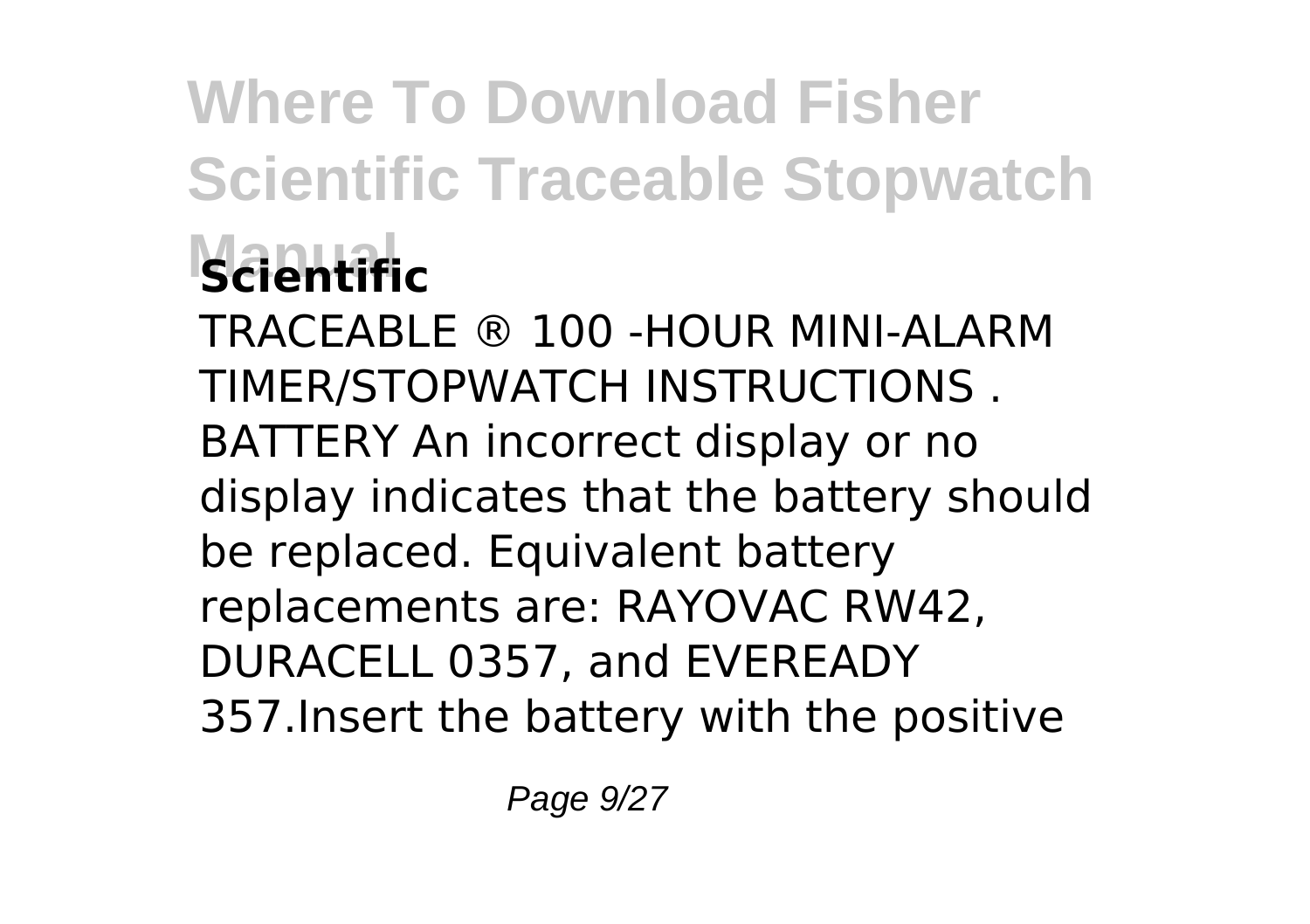**Where To Download Fisher Scientific Traceable Stopwatch** side facing you.

#### **TRACEABLE 100 -HOUR MINI-ALARM TIMER/STOPWATCH INSTRUCTIONS**

Stopwatch Manual Keywords: fisher, scientific, traceable, stopwatch, manual Created Date: 6/22/2020 10:07:39 PM TRACEABLE 100 -HOUR MINI-ALARM TIMER/STOPWATCH …

Page 10/27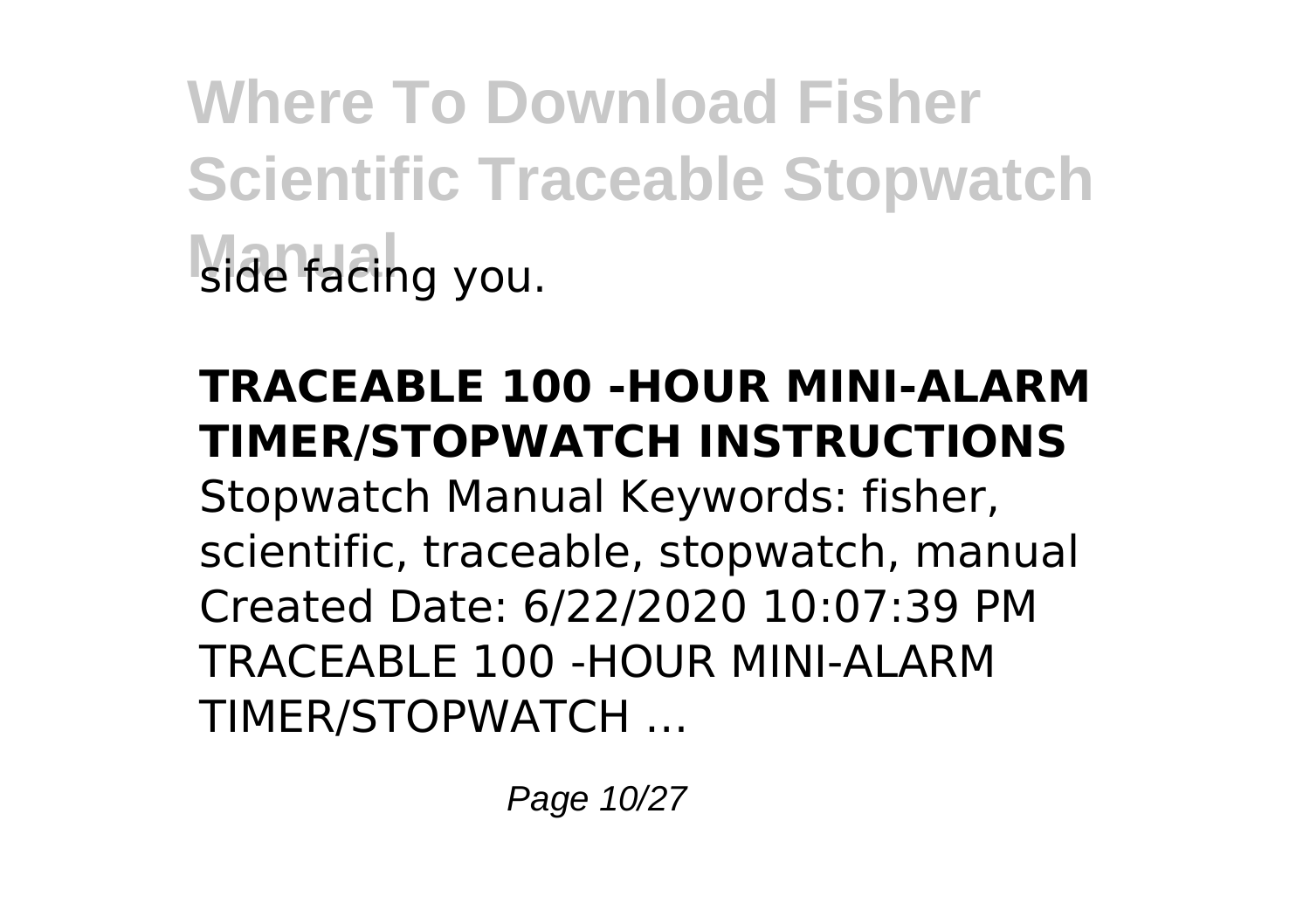## **Where To Download Fisher Scientific Traceable Stopwatch Manual**

#### **[Book] Fisher Scientific Traceable Stopwatch Manual**

Fisher Scientific™ Traceable™ Waterproof/Shockproof Stopwatches displays time-of-day to the second, AM/PM, date and day of the week and are ideal for lab or plant use. Both units time to 24 hours. With single-action,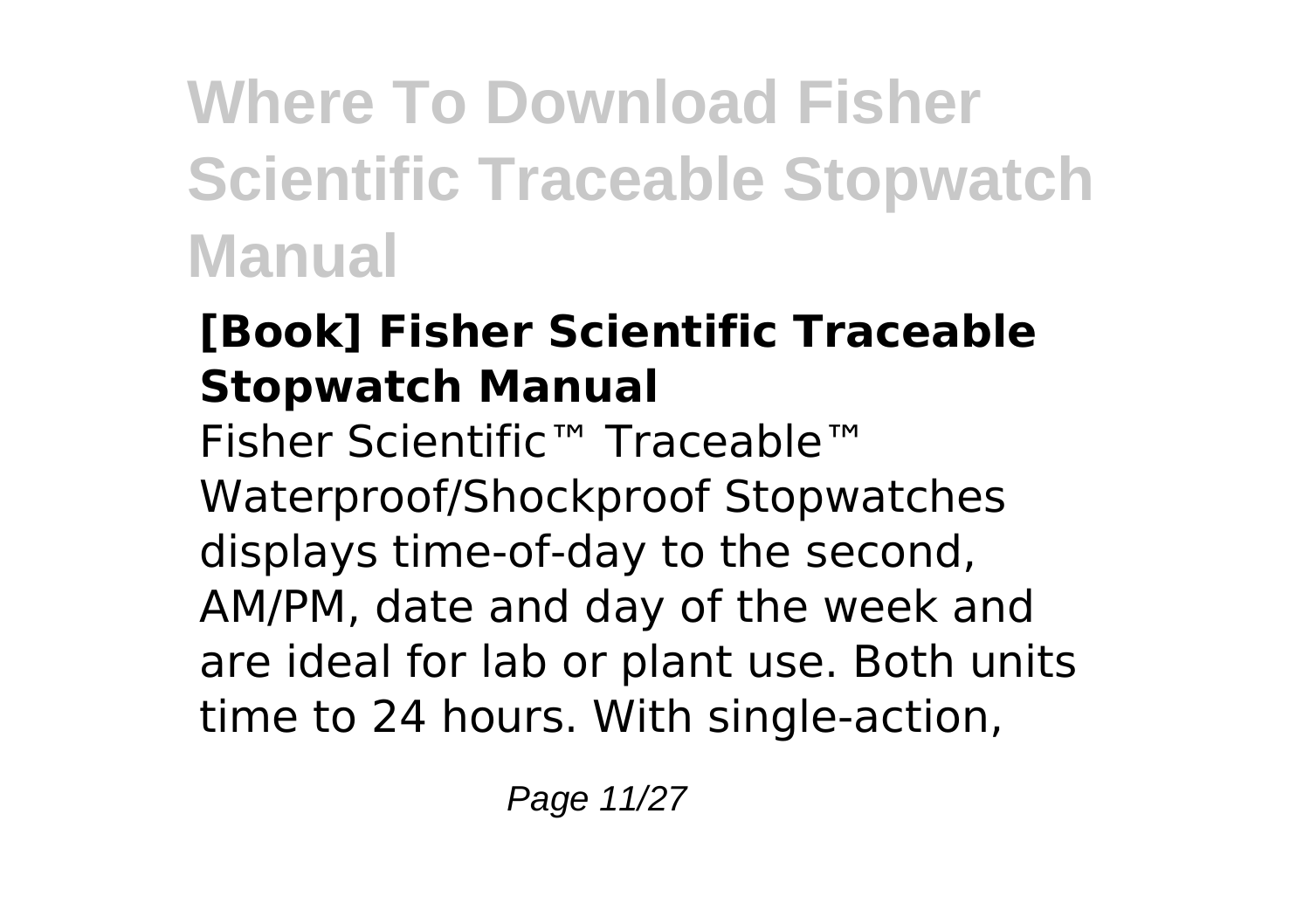**Where To Download Fisher Scientific Traceable Stopwatch Manual** time-in/time-out, cumulative split and continuous timing.

#### **Fisherbrand Traceable Waterproof ... - Fisher Scientific** CONTACT US. Customer Service. 281.482.1714. Fax: 281.482.9448. EMAIL US. Control Company. 12554 Galveston Road. Suite B230. Webster,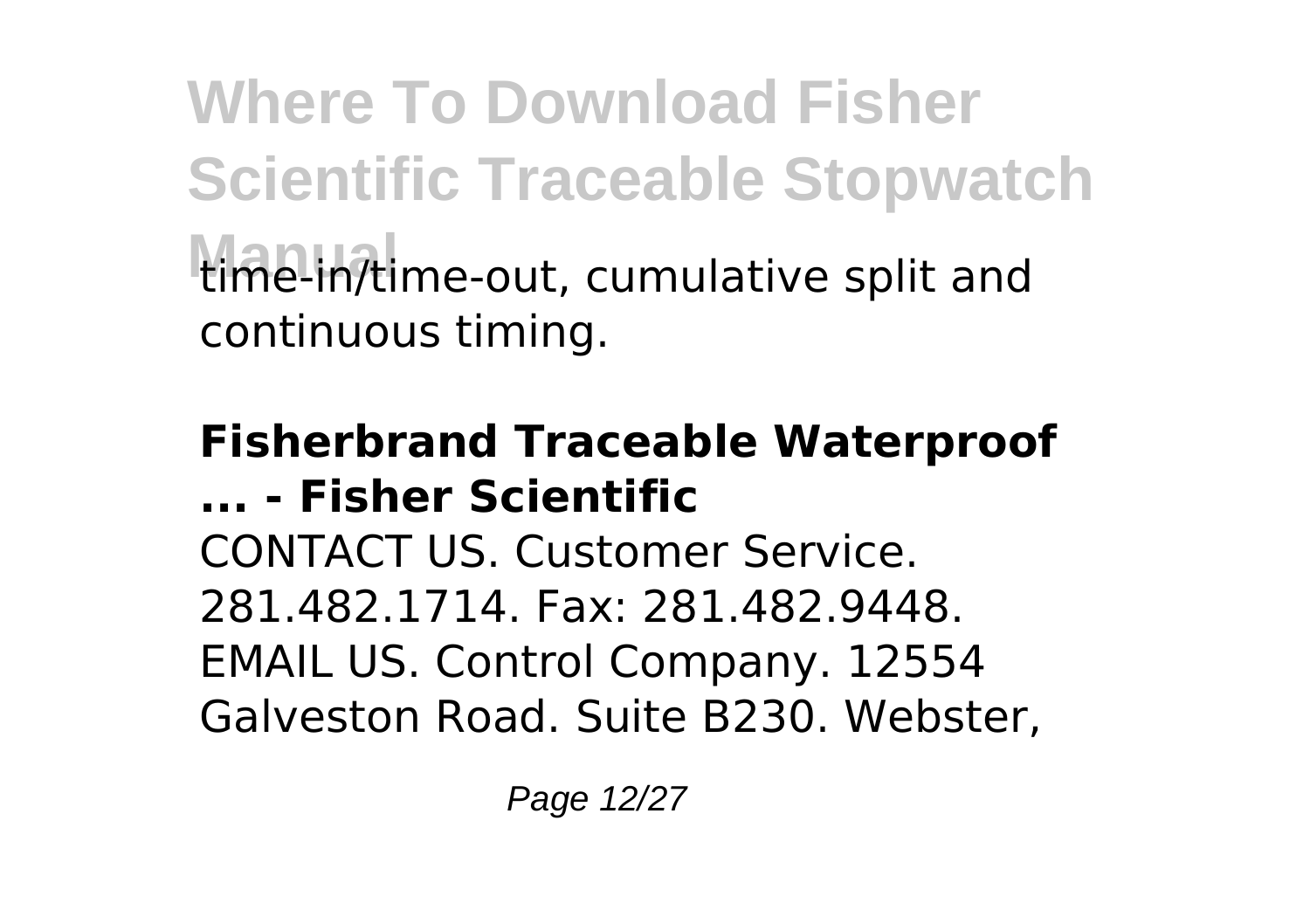**Where To Download Fisher Scientific Traceable Stopwatch Manual** TX 77598 USA

**All Instructions - Traceable** Fisher Scientific™ Traceable™ Four-Channel Countdown Alarm Timer/Stopwatch with Memory Recall features four countdown channels plus stopwatch channel and time-of-day clock. Timer: Counts down from 99

Page 13/27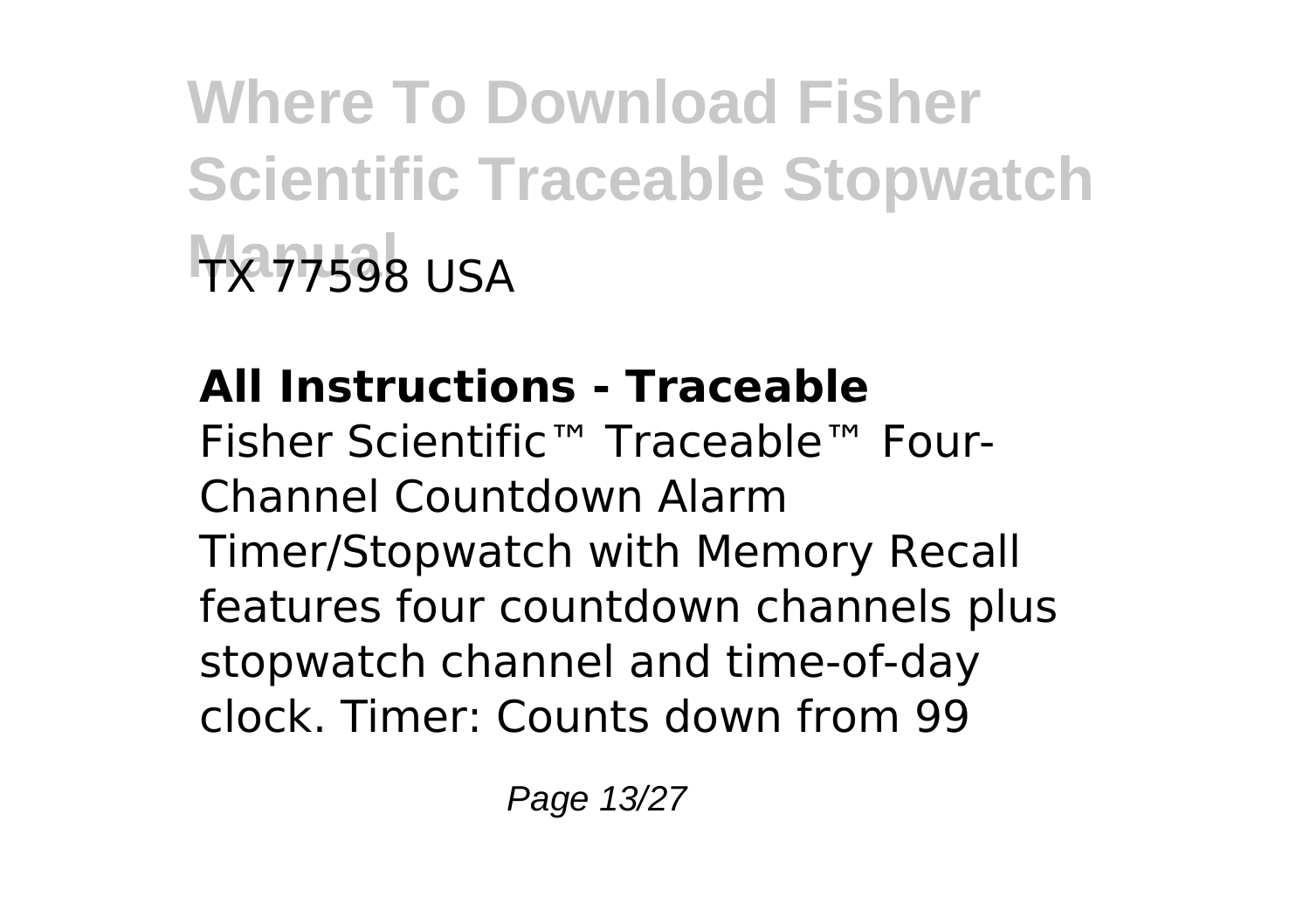**Where To Download Fisher Scientific Traceable Stopwatch Manual** hours, 59 minutes, 59 seconds to 1 second. Stopwatch: Counts up from 1 second to 99 hours, 59 minutes, 59 seconds. Timing capacity: 100 hours

#### **Fisherbrand Traceable Four-Channel ... - Fisher Scientific** Shop a large selection of Fisherbrand™ Traceable™ Timer/Stopwatches products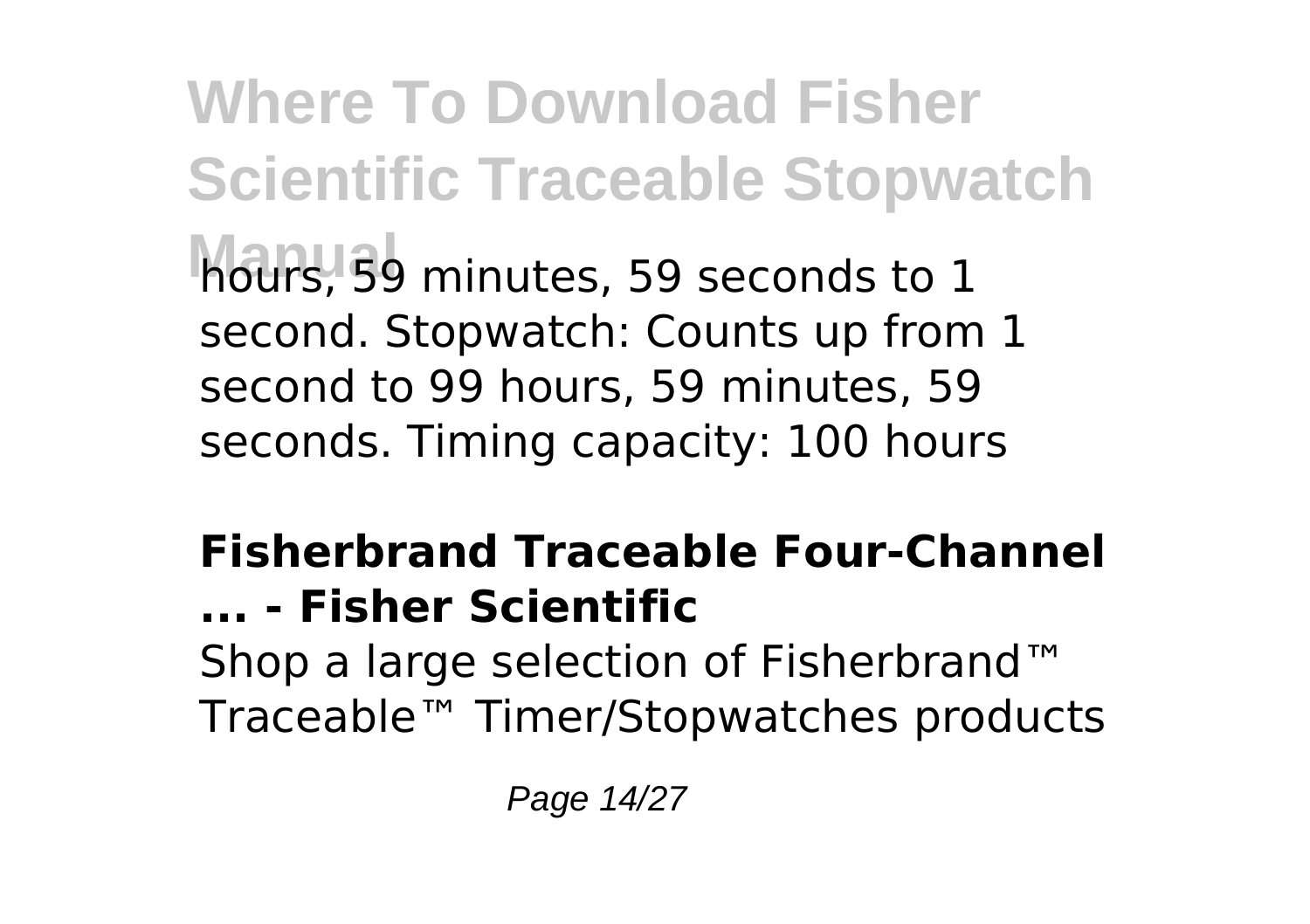**Where To Download Fisher Scientific Traceable Stopwatch Manual** and learn more about Fisherbrand Traceable Timer/Stopwatches :Teaching Supplies:Classroom

#### **Fisherbrand Traceable Timer/Stopwatches - Fisher Scientific** Fisherbrand™ Traceable™ Decimal

Stopwatch Precise, Traceable timing for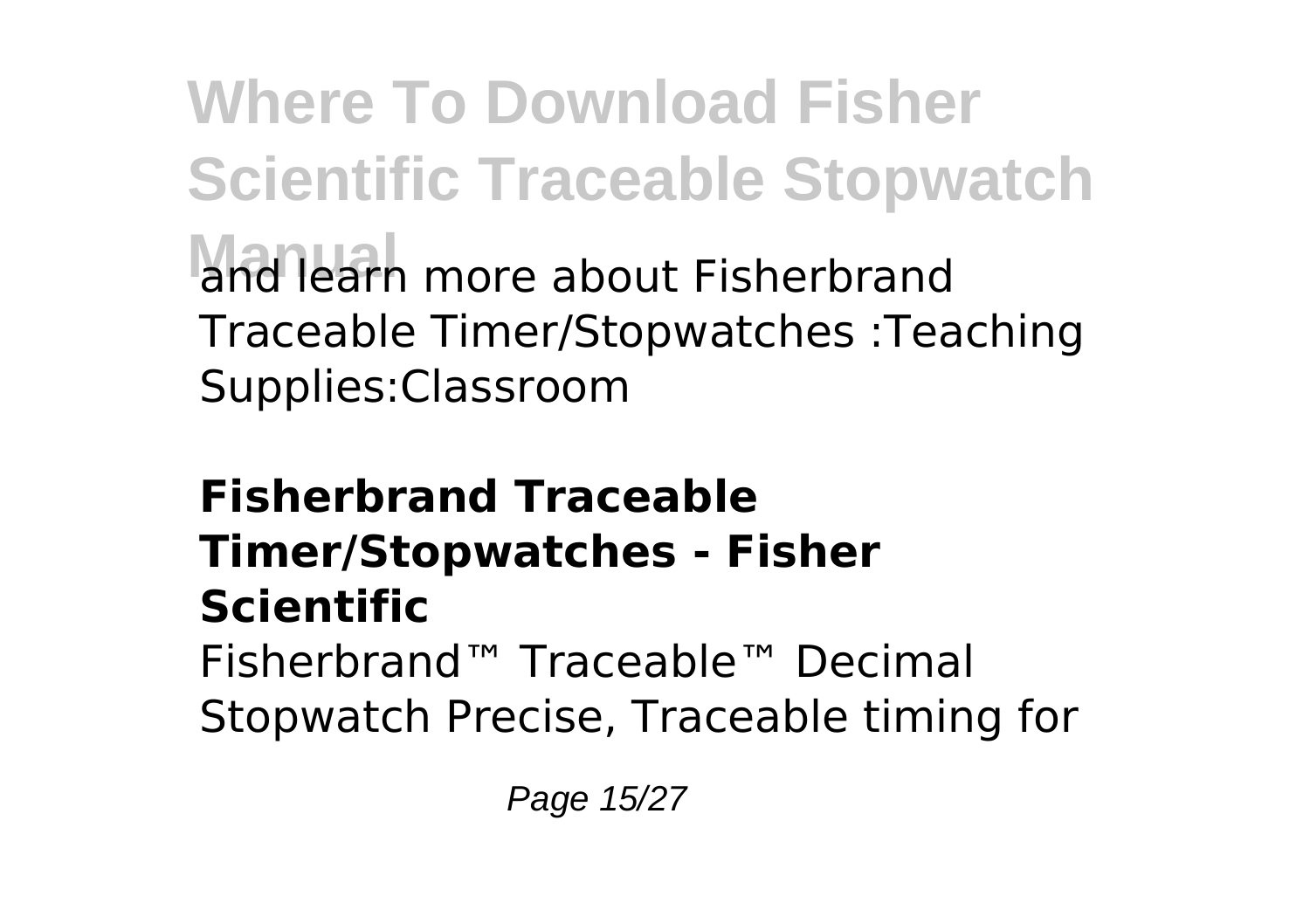**Where To Download Fisher Scientific Traceable Stopwatch** enzyme tests, viscosity measurements, animal studies, and all timed lab tests. Fisherbrand Traceable Decimal Stopwatch is tough with water-resistant ABS plastic case which seals out moisture, dust, and fumes encountered in harsh lab, plant, or field environments. 20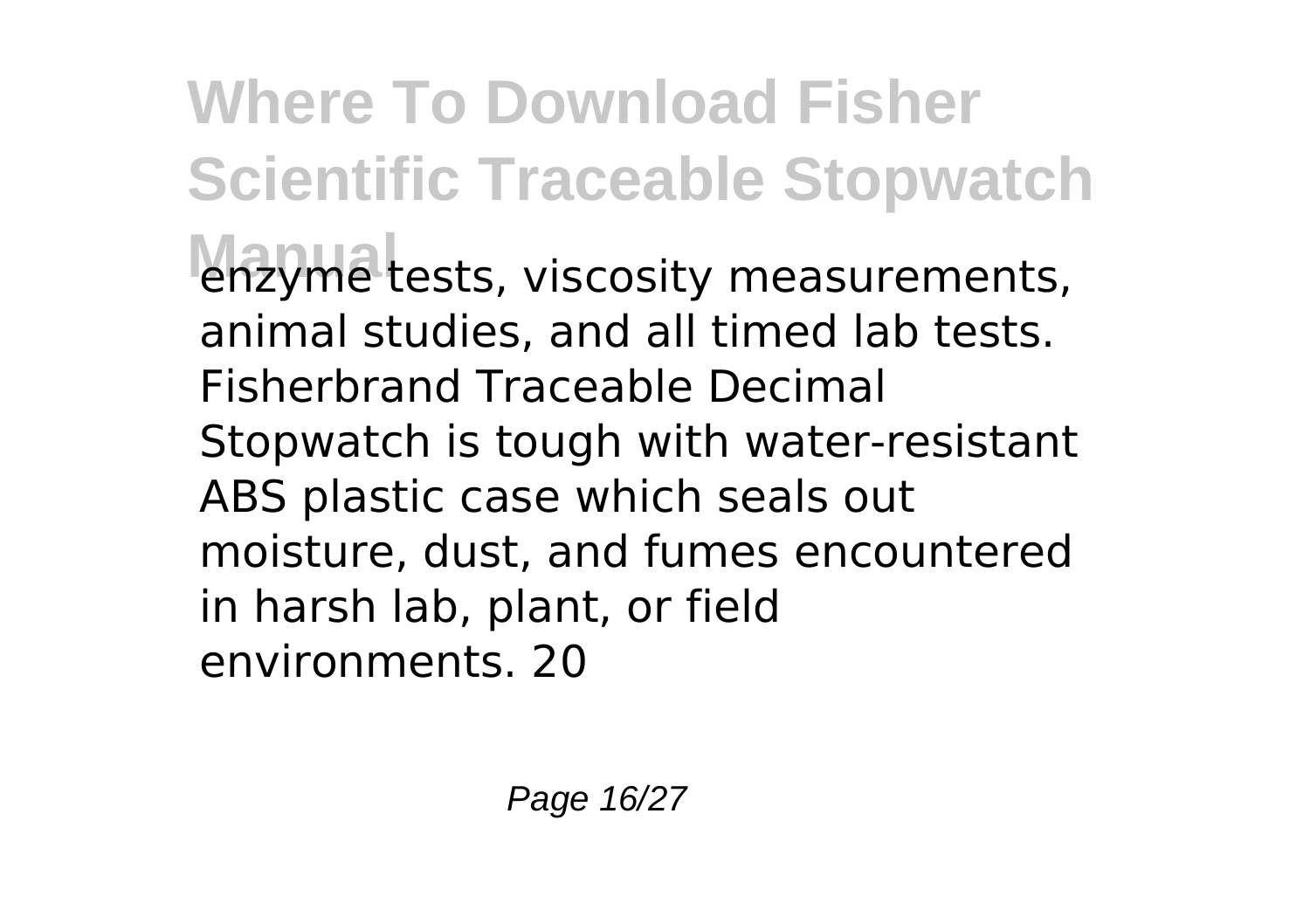### **Where To Download Fisher Scientific Traceable Stopwatch Manual Timers, Clocks, and Stopwatches | Fisher Scientific**

Largest digits (1/2 in. high) provide ease in reading. Fisher Scientific™ Traceable™ Jumbo-Digit Stopwatch is made from water-resistant, O-ringsealed, and shock-resistant ABS plastic case and has non-slip rubber sides. The Unit displays time of day in hours,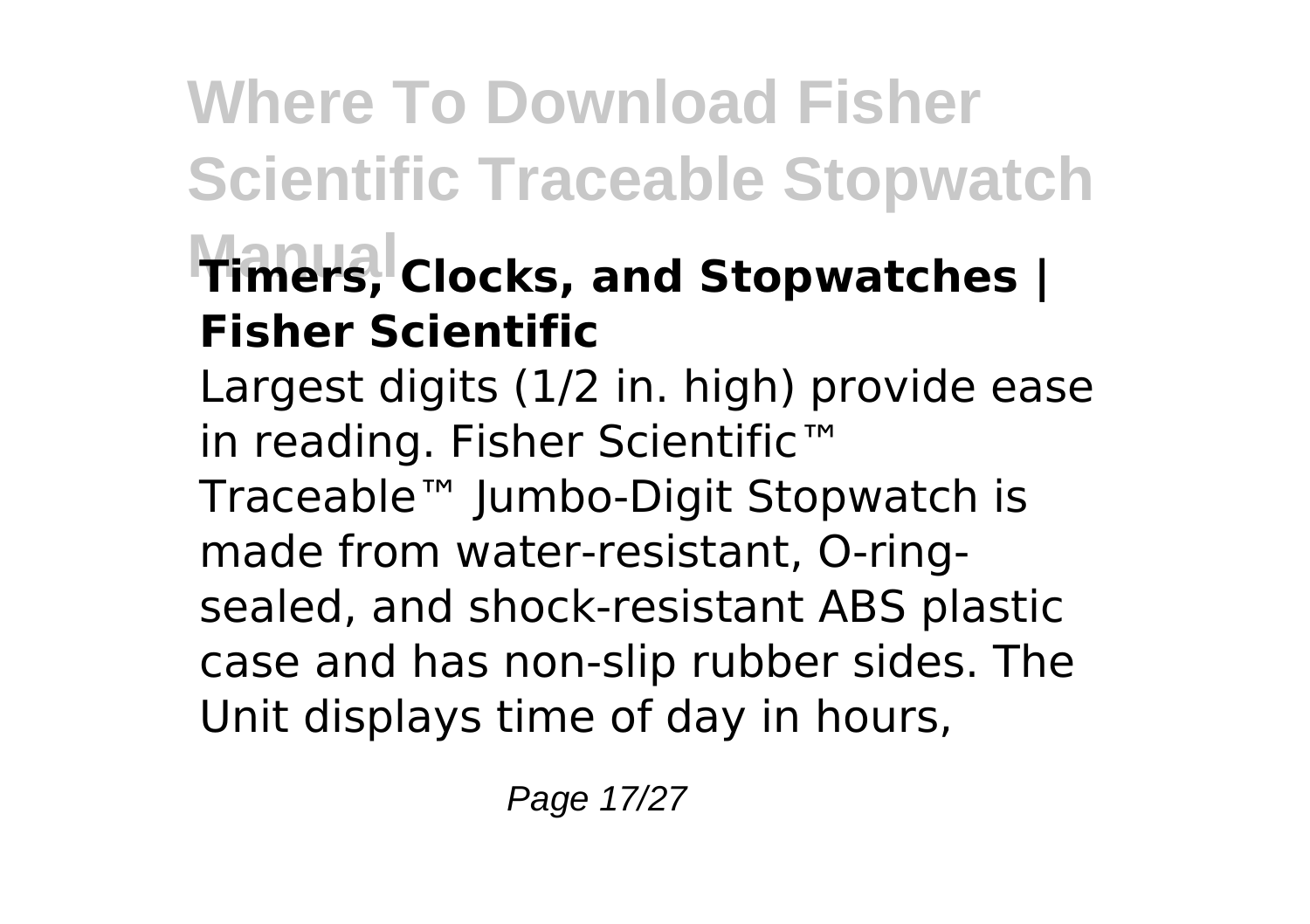**Where To Download Fisher Scientific Traceable Stopwatch Manual** minutes, and seconds, AM/PM, date, and day of the week like a chronograph.

#### **Fisherbrand Traceable Jumbo-Digit ... - Fisher Scientific**

Largest digits (1/2 in. high) provide ease in reading. Fisher Scientific™ Traceable™ Jumbo-Digit Stopwatch is made from water-resistant, O-ring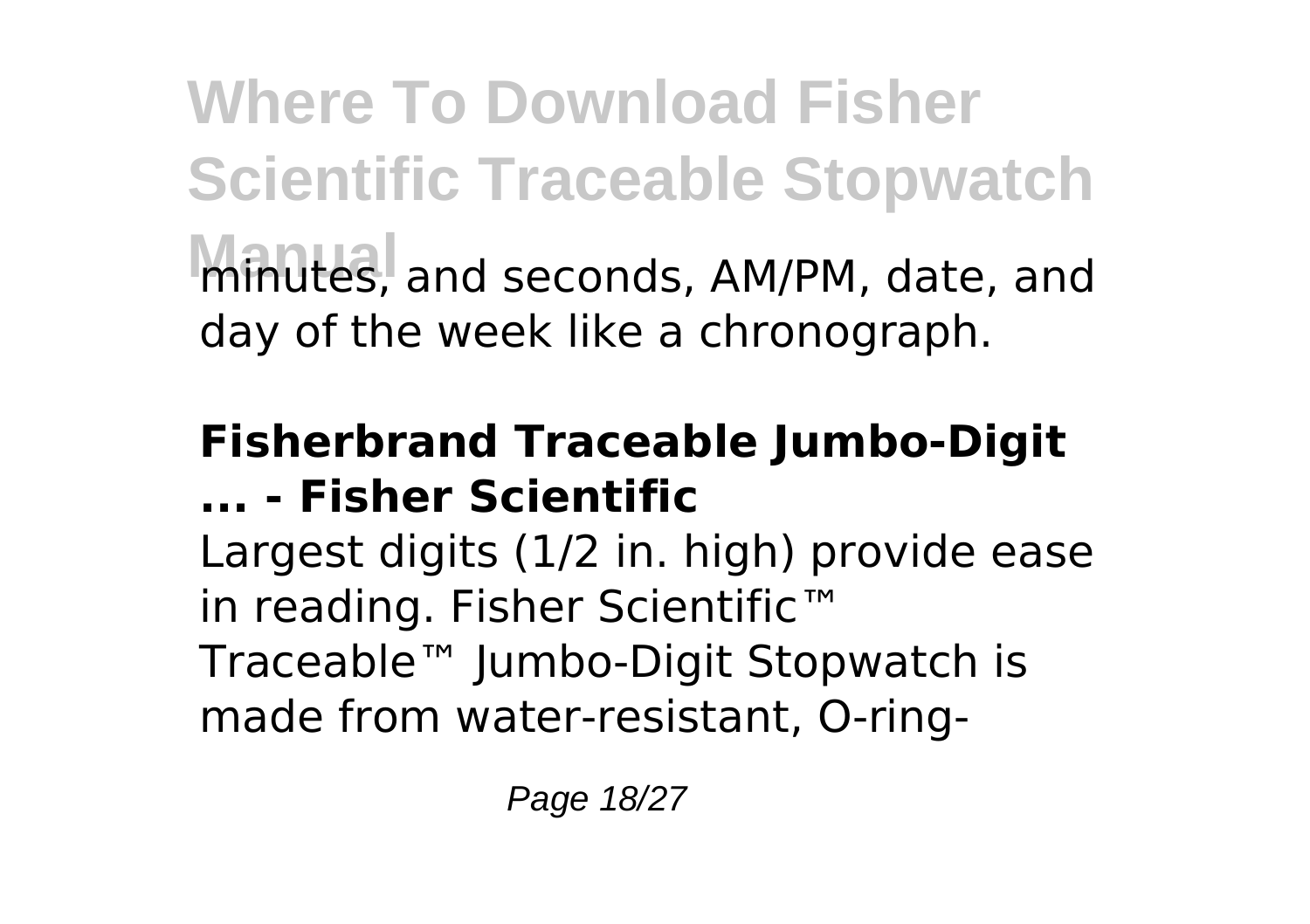**Where To Download Fisher Scientific Traceable Stopwatch** sealed, and shock-resistant ABS plastic case and has non-slip rubber sides. The Unit displays time of day in hours, minutes, and seconds, AM/PM, date, and day of the week like a chronograph.

#### **Fisherbrand Traceable Jumbo-Digit ... - Fisher Scientific** Fisherbrand™ Traceable™ Big-Digit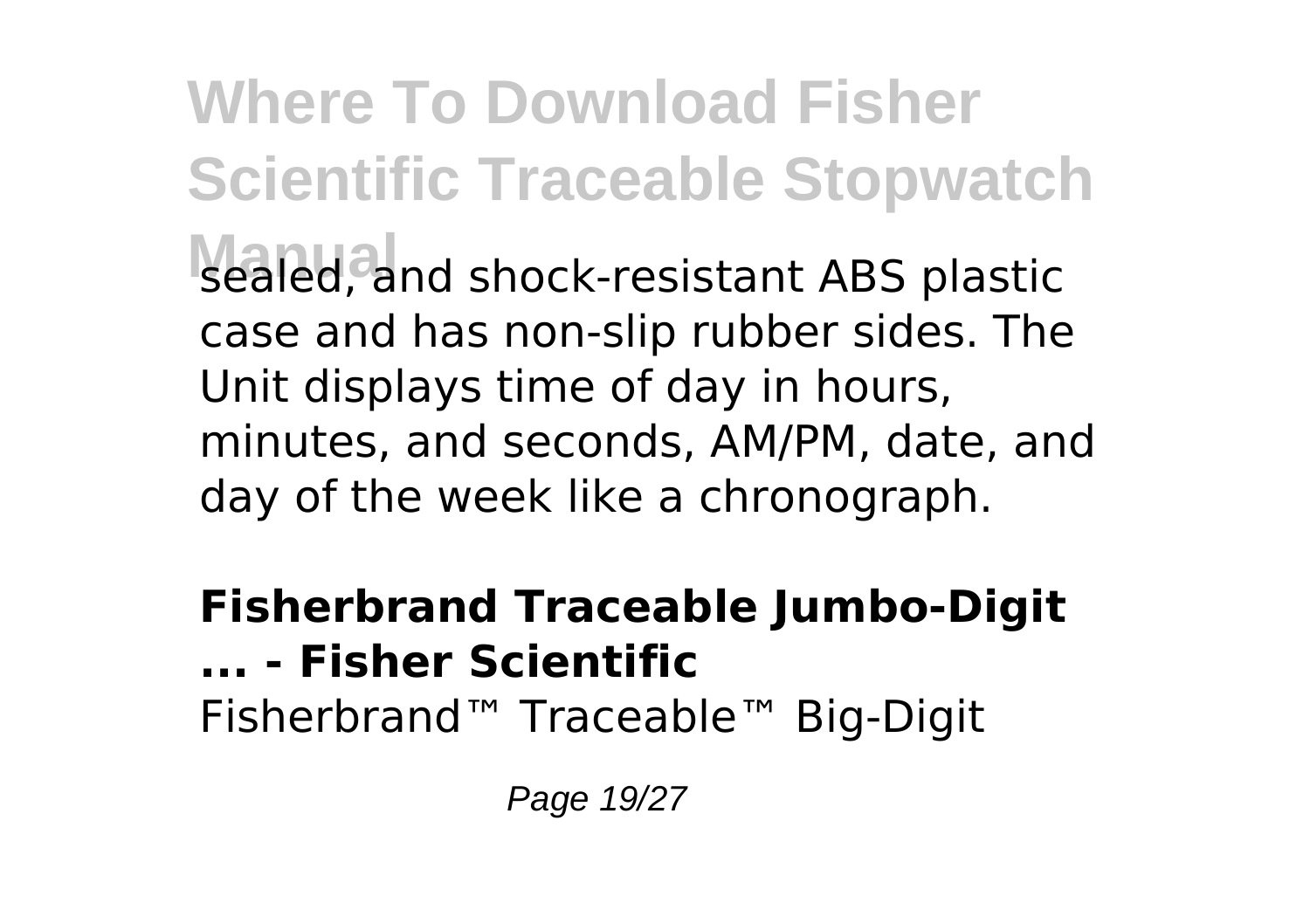**Where To Download Fisher Scientific Traceable Stopwatch Manual** Timer/Stopwatch Set four separate channels from 99 hours, 59 minutes, 59 seconds to one second. Fisherbrand™ Traceable™ Big Digit Timer/Stopwatch sounds an alarm when zero is reached and then starts counting up.

#### **Fisherbrand™ Traceable™ Big-Digit ... - Fisher Scientific**

Page 20/27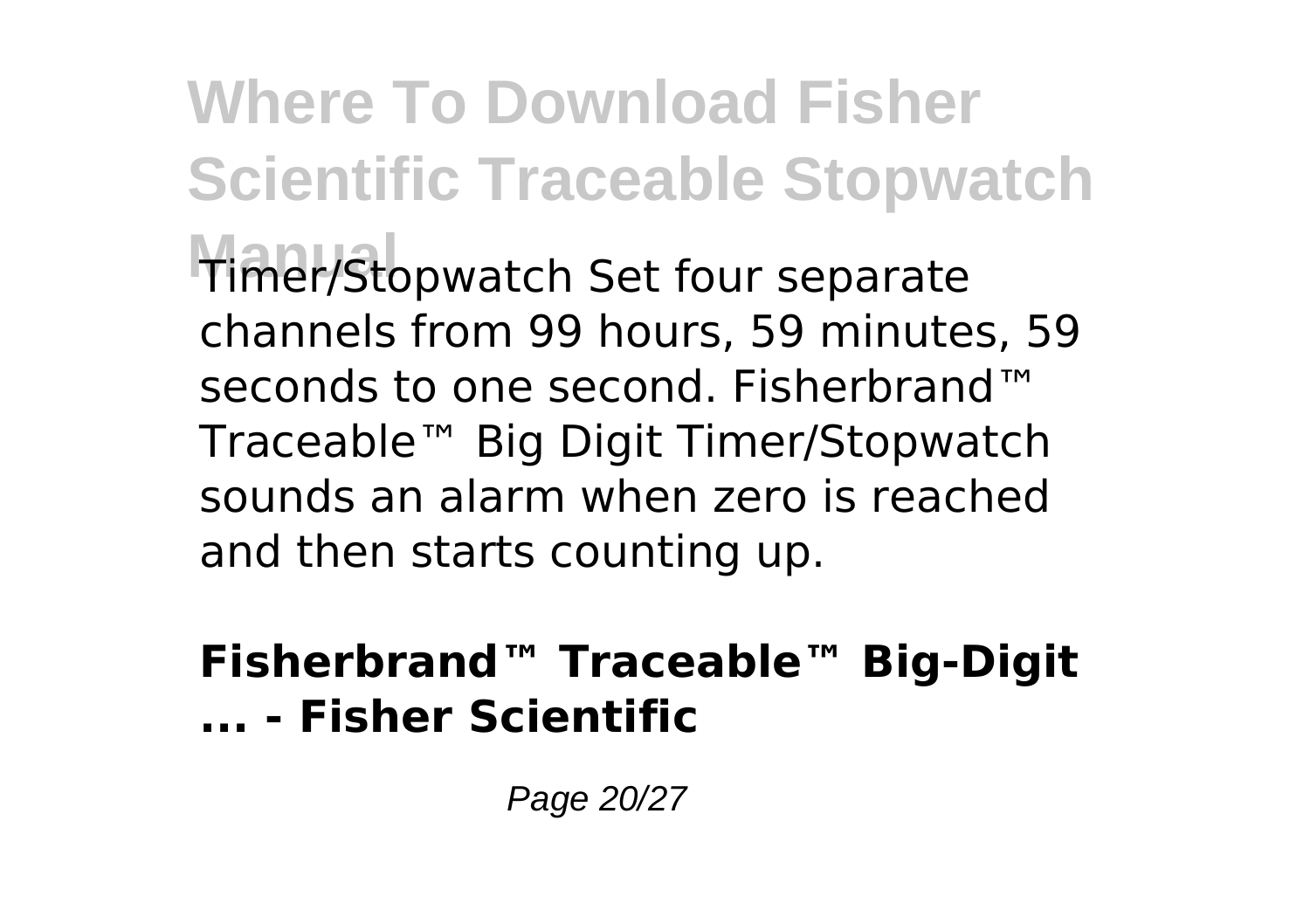**Where To Download Fisher Scientific Traceable Stopwatch** Laboratory timers, clocks, and stopwatches are essential items of equipment found in most laboratories, educational settings, and a whole range of other workplace environments. Although some timers, clocks, and stopwatches have traditional mechanical movements, most modern electronic digital versions now offer quartz crystal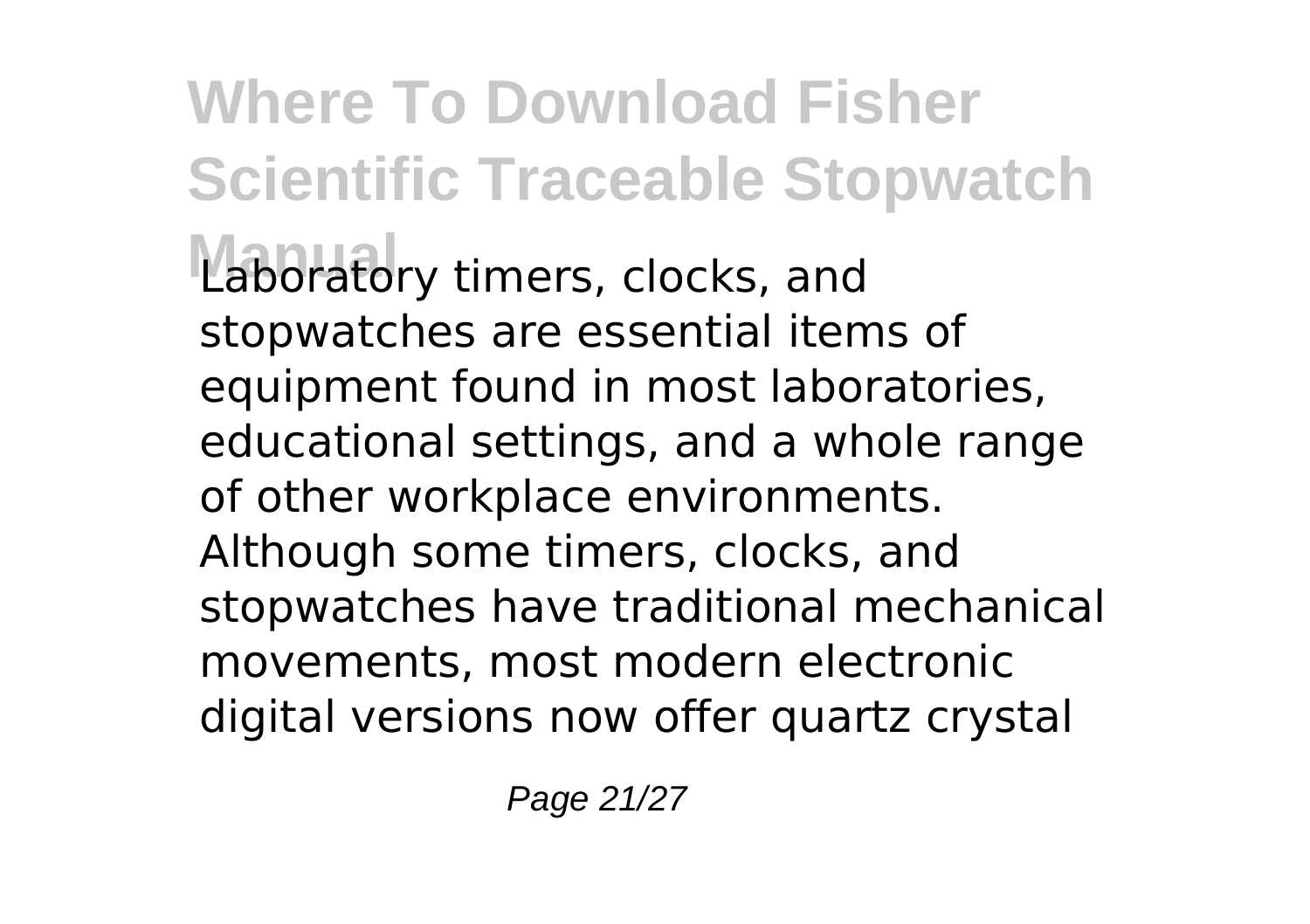**Where To Download Fisher Scientific Traceable Stopwatch** reliability and accuracy down to 0.005%.

#### **Timers, Clocks, and Stopwatches | Fisher Scientific**

Shop a large selection of products and learn more about Fisherbrand™ Traceable™ Nano™ Timer With twochannel memory; 0.36 in. high digits may be read Fisherbrand™ Traceable™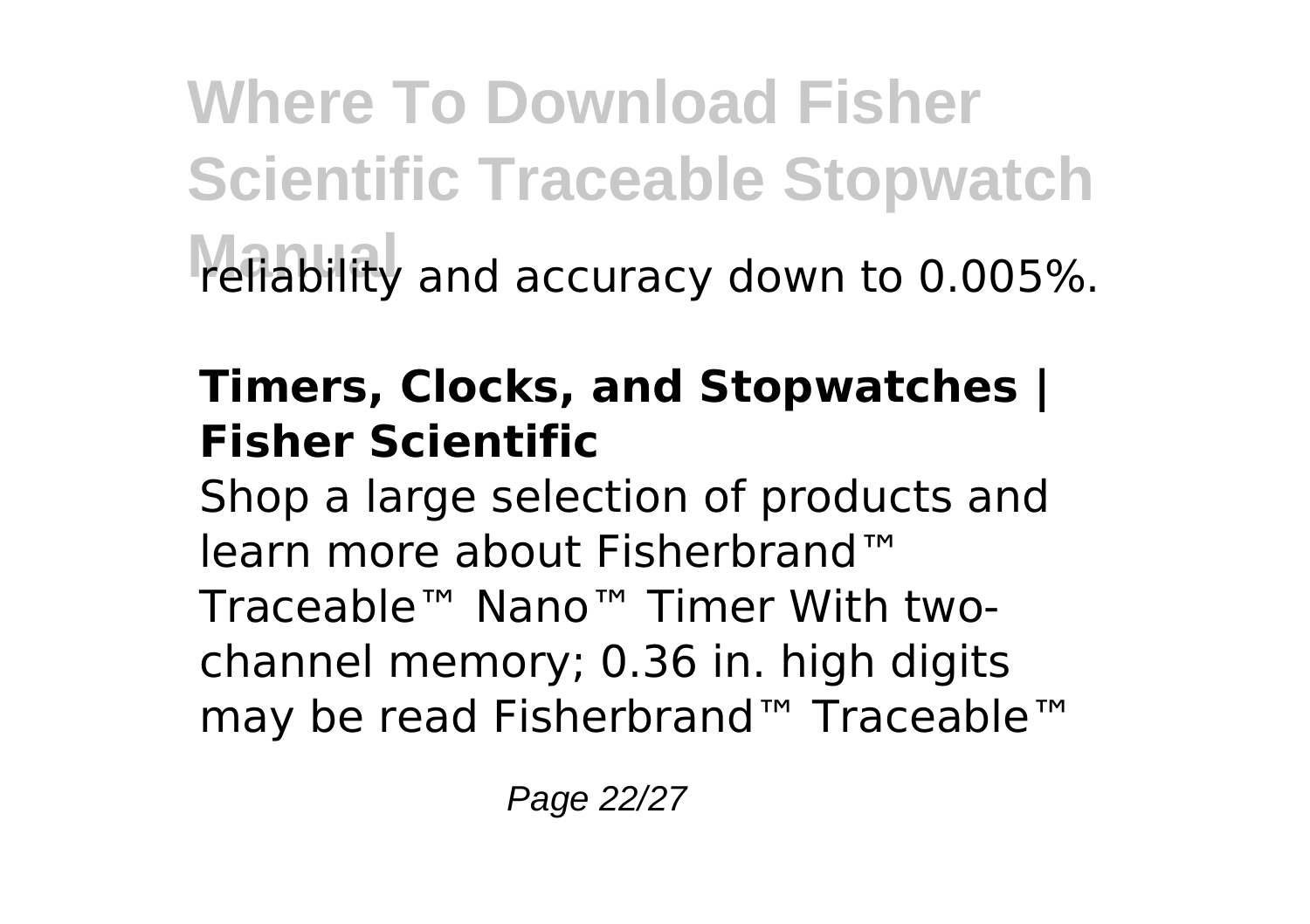**Where To Download Fisher Scientific Traceable Stopwatch Nano™ Timer With two-channel** memory; 0.36 in. high digits may be read from 10 ft. Stopwatches | Fisher Scientific

**Fisherbrand™ Traceable™ Nano™ Timer - Fisher Scientific** Fisher Scientific™ Traceable™ Four-Channel Countdown Alarm

Page 23/27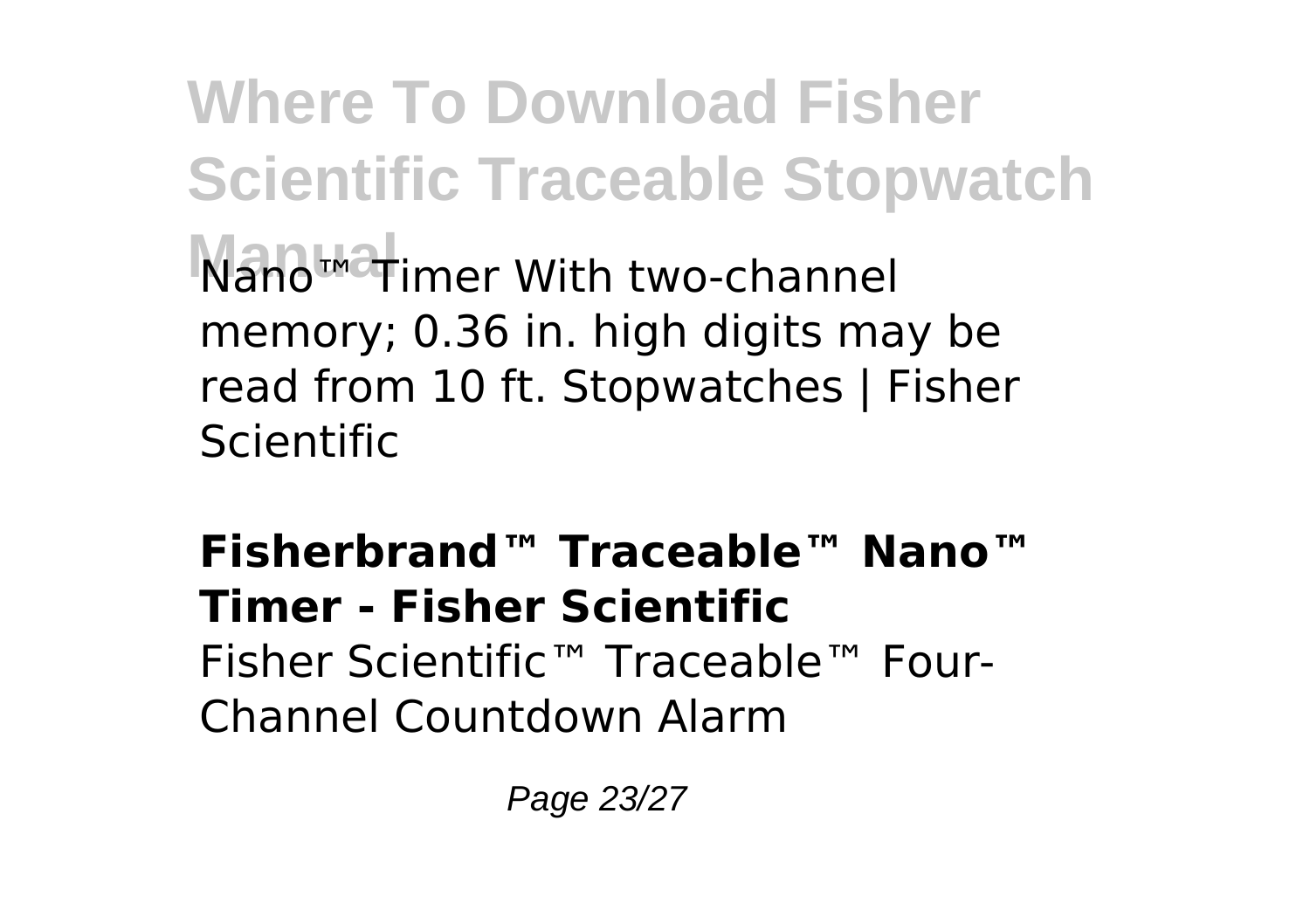**Where To Download Fisher Scientific Traceable Stopwatch Manual** Timer/Stopwatch with Memory Recall features four countdown channels plus stopwatch channel and time-of-day clock. Timer: Counts down from 99 hours, 59 minutes, 59 seconds to 1 second. Stopwatch: Counts up from 1 second to 99 hours, 59 minutes, 59 seconds. Timing capacity: 100 hours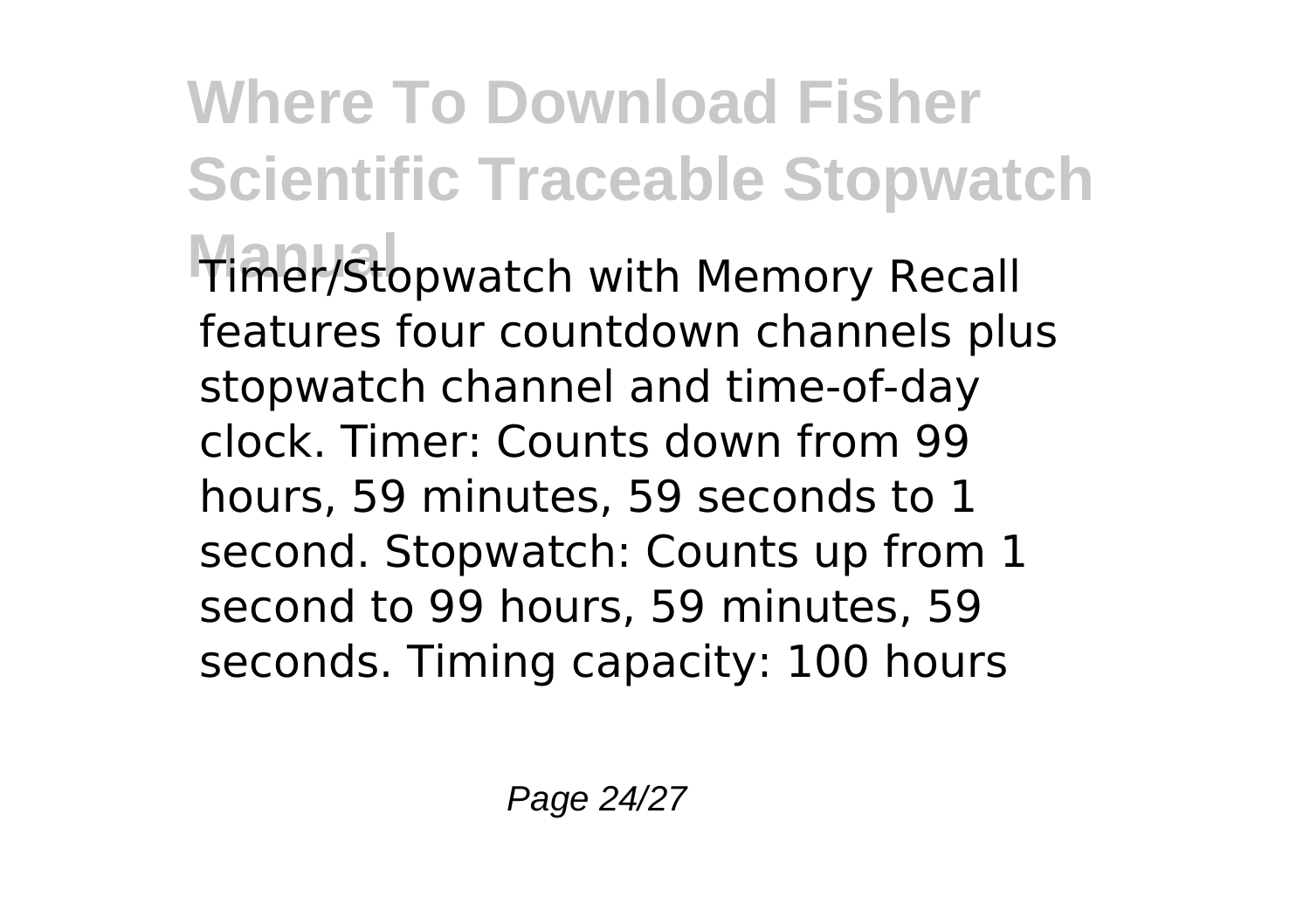### **Where To Download Fisher Scientific Traceable Stopwatch Manual Fisherbrand™ Traceable™ Four ... - Fisher Scientific**

TRACEABLE® JUMBO-DIGIT STOPWATCH INSTRUCTIONS SPECIFICATIONS Display: ½″ 6-digit LCD Range: 23 hr, 59 min, 59 sec Resolution: 1 sec Accuracy: 0.001% Alarm: Time-of-day alarm, Daily alarm with snooze, Hourly chime Size/Weight: 3 x 2½ x 7/8″ / 2½ oz Features:Single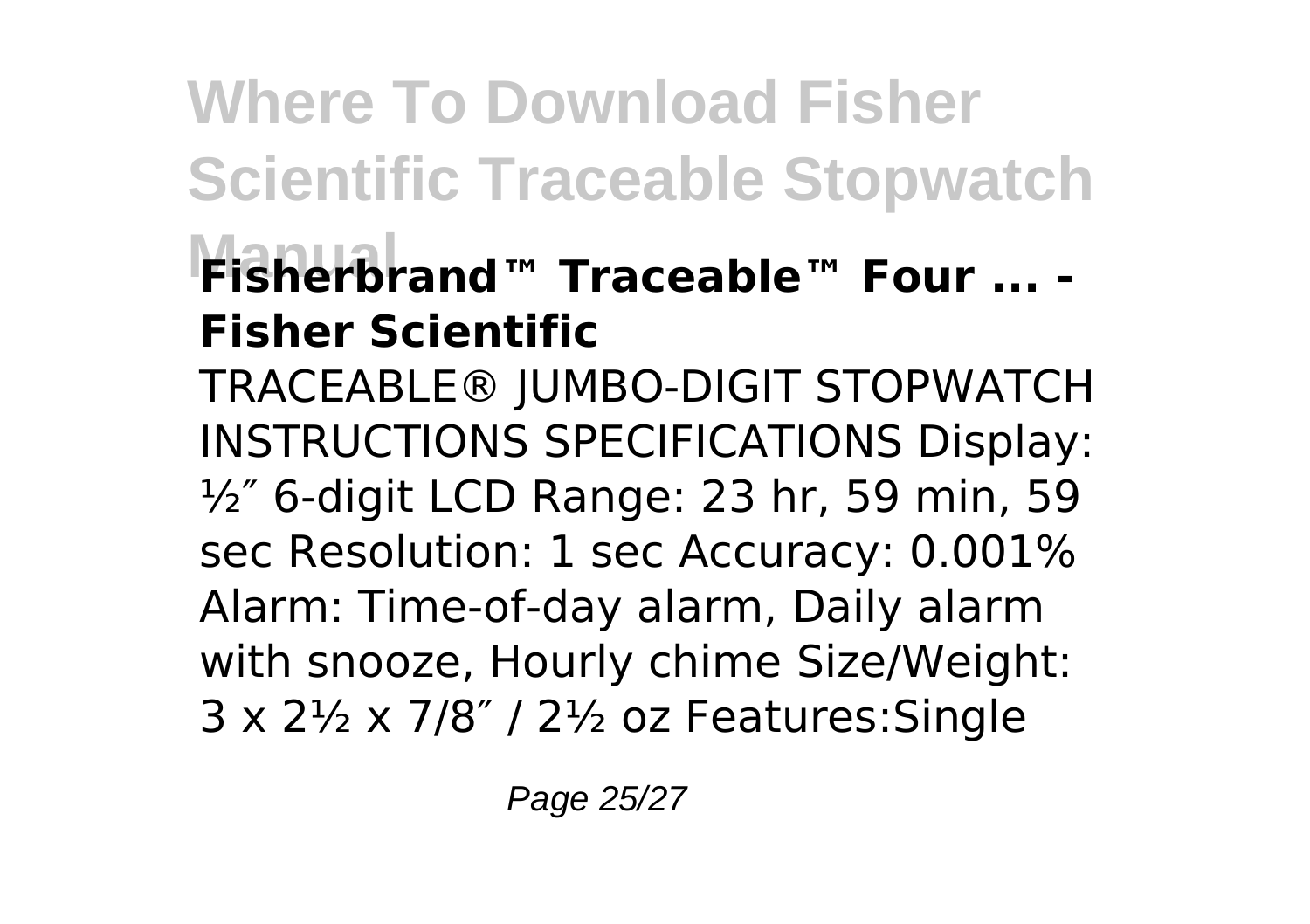**Where To Download Fisher Scientific Traceable Stopwatch Manual** action, time-out, cumulative split and continuous timing • Timing resolution

Copyright code: d41d8cd98f00b204e9800998ecf8427e.

Page 26/27